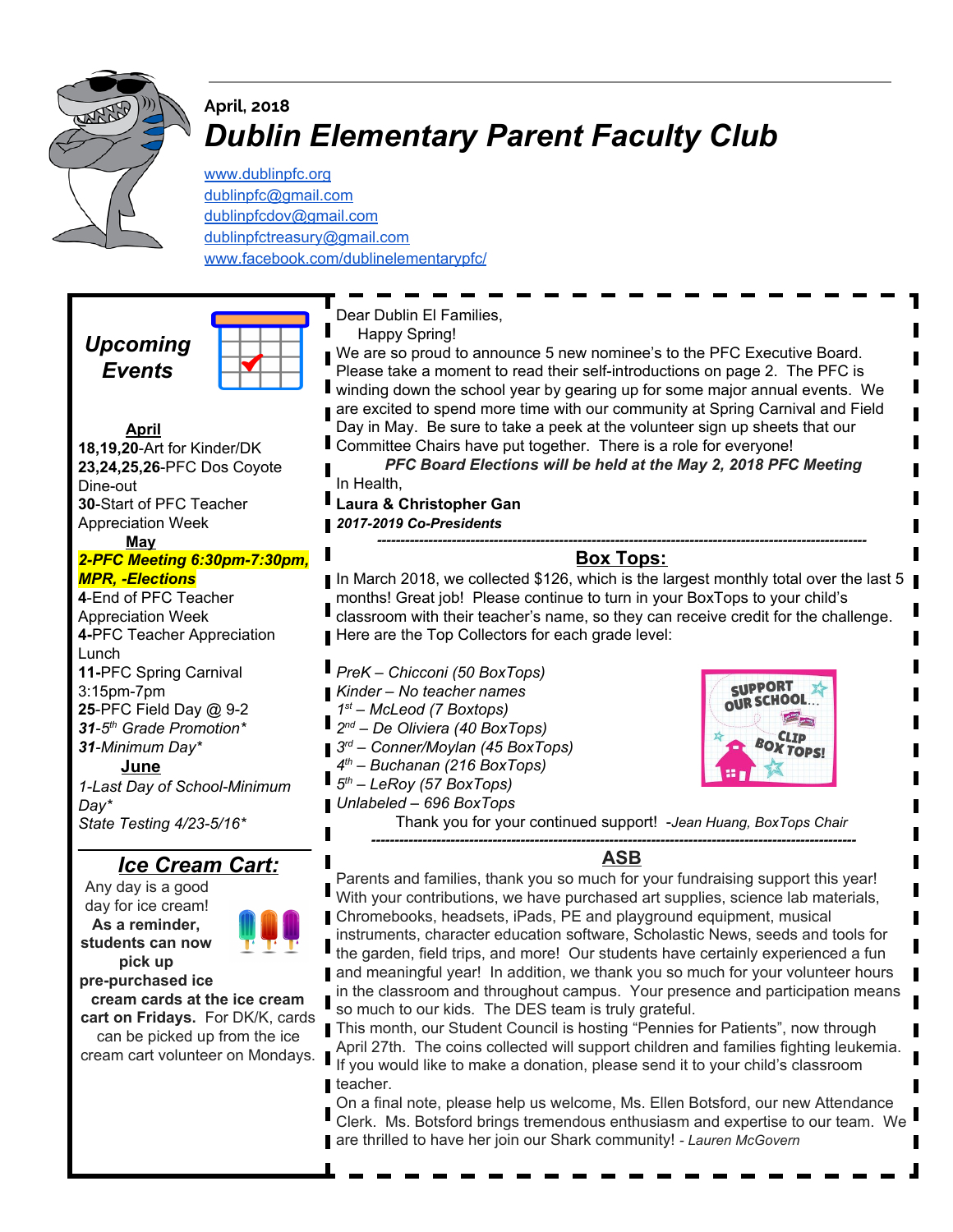# *Parent Faculty Club Board Nominee's for 2018-2020*

My name is Noel McLaughlin, and I have accepted a nomination for the position of Co-Director of Volunteers. I have been an active parent volunteer and attended Parent Faculty Club meetings for 2 years and Co-Chaired Red Ribbon Week. I also am an elected board member on the School Site Council. I have one child who is in 3rd grade at Dublin Elementary. I feel my experience attending PFC meetings and acting on the board of the SSC will help me be a successful contributor to the PFC.

~~~~~~~~~~~~~~~~~~~~~~~~~~~~~~~~~~~~~~~~~~~~~~~~~~~~~~~~~~~~~~~~~~~~~~~~~~~~~

Hello. My name is Ricardo Martinez and I have accepted the nomination for the position of Co-Director of Volunteers. I am a Bay Area native and have been a resident of the Tri-Valley for the majority of the last 15 years. I have 2 children, the youngest of whom is currently a first grader here at Dublin Elementary. Having grown up here in the Bay Area, I have attended UC Berkeley and have spent the majority of my career with PG&E and UCSF/UCSF Medical Center. Over the years I have lent assistance and support to help both maintain and establish several non-profits throughout the Bay Area. Additionally, I have actively volunteered time with several local schools here in the East Bay, most recently here at Dublin Elementary and REACH Academy in Oakland.

I am looking forward to contributing more to our local community and lend my talents to help further the work already being done by the current and past board and volunteers.

~~~~~~~~~~~~~~~~~~~~~~~~~~~~~~~~~~~~~~~~~~~~~~~~~~~~~~~~~~~~~~~~~~~~~~~~~~~~~ Hi, my name is Scott Dussault and I have accepted the nomination for PFC Co-Secretary. My wife, Sarah

and I have two children here at Dublin El. Alex who is in the first grade and Rebekah who is in fourth grade. We also have a soon-to-be three year old daughter, Madeline, who I am currently staying at home with. I am a Web and Graphic Designer by trade.

Before moving back to the bay area, we spent 11 years in South Florida, where I worked as a Senior Digital Media Designer in the Office of Public Communications for Broward County, the second largest county in Florida. Broward County consists of more than 60 agencies and includes 31 municipalities. I spent 10 years there designing, building, and maintaining websites for county agencies and consulting them on social media outreach and email marketing. Before that I worked at various small to medium size business as a web and graphic designer as well as a freelancer. I have 20 years of experience in both the print and digital world. I look forward to utilizing my career talents to help the PFC advance it's goals, boost website presence, streamline marketing and communications, and to get more parents involved. Thank you.

My name is Xela Genovese and I have accepted the nomination for PFC Co-Secretary. I have two daughters, who are currently in first and third grade. Before my girls were born, I worked in administration and marketing, and currently I work part-time as a playground supervisor, so I've had the opportunity to get to know many of our fantastic students!

~~~~~~~~~~~~~~~~~~~~~~~~~~~~~~~~~~~~~~~~~~~~~~~~~~~~~~~~~~~~~~~~~~~~~~~~~~~~~

Our family moved to the Bay Area from Utah about 6 years ago and we really love it here. This is our second year at Dublin El and we feel very fortunate to be part of such a terrific school! I have enjoyed helping with some of the fun PFC events this year, such as the ice cream social and the family dance, and I'm looking forward to becoming more actively involved with the PFC as the Co-Secretary next year.

~~~~~~~~~~~~~~~~~~~~~~~~~~~~~~~~~~~~~~~~~~~~~~~~~~~~~~~~~~~~~~~~~~~~~~~~~~~~~

Hello. My name is Jean Huang and I'm a nominee for the 2018-2020 Co-Treasurer position. I currently have a third grade daughter at this school. I graduated from UCLA with an economics major and then went from auditing to accounting. When we moved from Los Angeles to the Bay Area, I quit and became a stay at home mom. Now I provide translation services for the Dublin District and work on BoxTops. I'm hoping to further support the school and help continue the great work of the current Treasurers. Thank you!

~~~~~~~~~~~~~~~~~~~~~~~~~~~~~~~~~~~~~~~~~~~~~~~~~~~~~~~~~~~~~~~~~~~~~~~~~~~~~~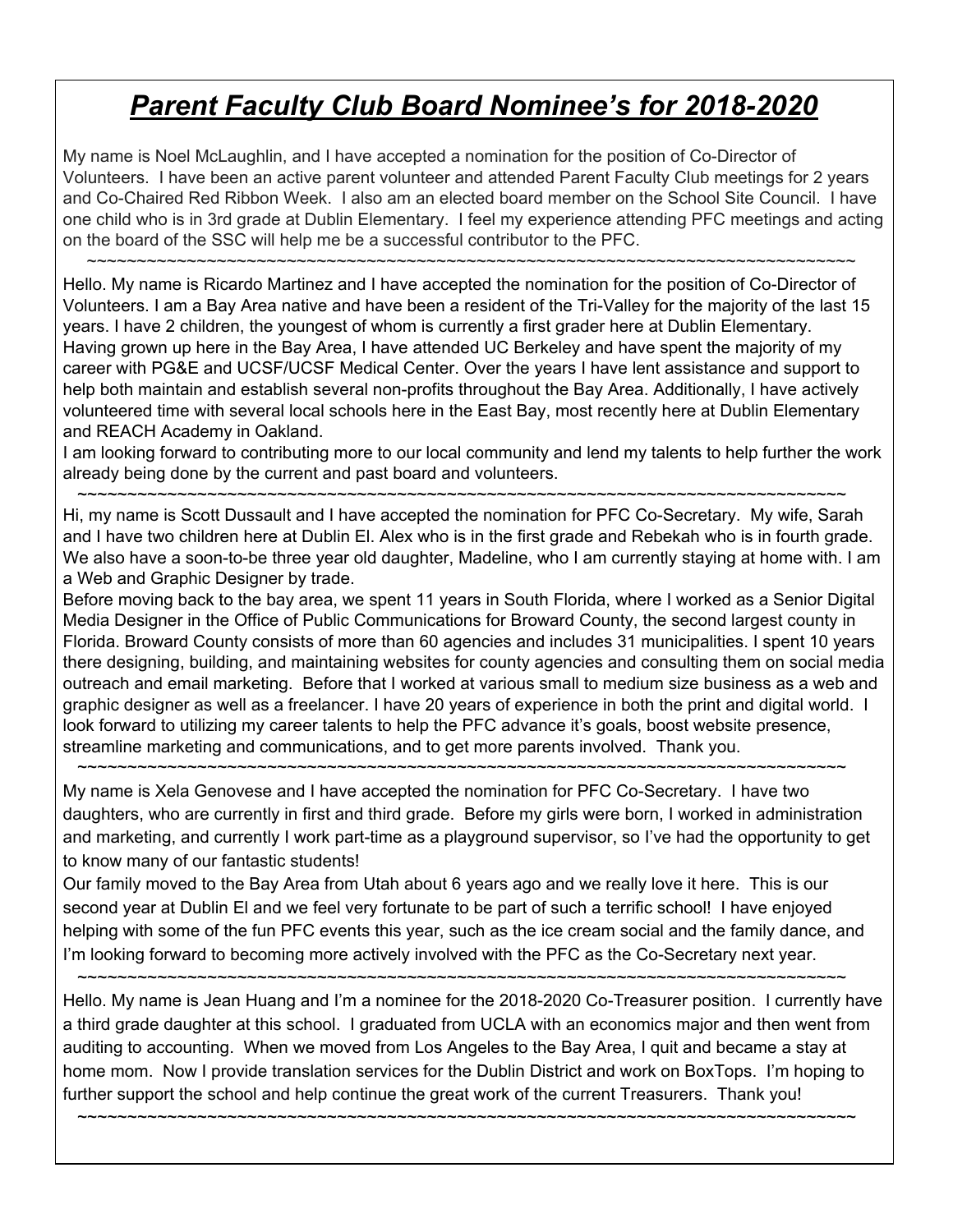### **Field Day**

Friday, May 25th is our 5th Annual Field Day sponsored by the PFC. This is a great day when kids get to burn off some of that spring fever energy. Stay tuned for an online volunteer sign-up link since it takes a

village to pull off this fun day. The grade level schedule will also be posted in an eblast in the upcoming weeks. We're bringing back fun events like the chicken toss, a soccer relay, sponge relay, an obstacle course, volleyball, frisbee toss and the inner tube relay. We're looking forward to seeing many parent volunteers out to help celebrate the end of another wonderful school year.

We are looking for someone who is interested in taking over as chairperson next year for this event. It is really fun and simple event to coordinate and planning starts about 6 weeks prior to the event. It consists of picking 6-8 field activities, coordinating a grade level schedule, schoolwide written announcements, coordinating volunteers the day of the event and of course, running the event on the day with set-up and clean up. Please email Jen Freitas if you have any interest. We'd love to have someone shadow some of the planning this year to simplify the transition. *jlf7800@gmail.com*

*------------------------------------------------------------------------------------*

## **Dos Coyote Dine-Out**



*-*

Come dine for lunch or dinner at Dos Coyotes Border Café at The Crow Canyon Commons 3191 Crow Canyon Pl, San Ramon from 11am - 9pm between April 23rd - April 26th. 20% of your bill will be donated to

Dublin Elementary PFC! Show the cashier the coupon or simply tell the cashier you are there to support Dublin Elementary PFC when ordering. Thank you for your support!!

#### **PFC SPRING CARNIVAL**



Step right up and join us for an afternoon of fun and entertainment on **Friday, May 11, from 3-7pm** at the Dublin Elementary Spring Carnival**!** Don't miss out on all the excitement! Come see Dante the Stilt Walker, Rudy the amazing balloon twister and be sure to play everyone's favorite game, Shower

#### the Teacher!

ORDER YOUR TICKETS EARLY! Don't delay! Drop off your Carnival Ticket Order Form with payment in the PFC box, located in front of the office, **no later than Tuesday, May 8,** to have your carnival tickets delivered to your child's classroom on May 11. This will save lots of time! Games open at 3:15pm. An order form is attached to this PFC Newsletter. Online ordering will be available shortly after the Newsletter release via [www.dublinpfc.org.](http://www.dublinpfc.org/)

Since this is a volunteer-run event, the success of our carnival depends on all our wonderful Dublin El parents and family members! Be sure to sign-up early to run your favorite game. The Spring Carnival Volunteer Signup can be found at Signupgenius.com through this link: Spring [Carnival-Volunteers](http://www.signupgenius.com/go/5080E45ABAE2EA02-spring5) **Please sign-up to volunteer today!**

Guess Again Jars: This fun carnival game is very popular with the kids! If they guess the correct amount of items in a jar, baggy, cup, bucket, etc., they get to keep the prize! We need lots of containers for this game. They can be filled with candy, small toys, or fun little trinkets. Beginning May 2<sup>nd</sup>, there will be a bin placed outside the office to accept these items. Please consider donating a couple of containers today!

Cake Walk Items: If you enjoy baking, we need your help! Lots of yummy treats are needed for this game. Baked items should be divided into 6-8 pieces per plate and marked if they contain nuts. Items can be dropped off at the MPR stage the morning of May 11. Sign-up to donate today: Spring [Carnival-Donations](http://www.signupgenius.com/go/5080E45ABAE2EA02-spring4)

Mark your calendar for this fun family event!